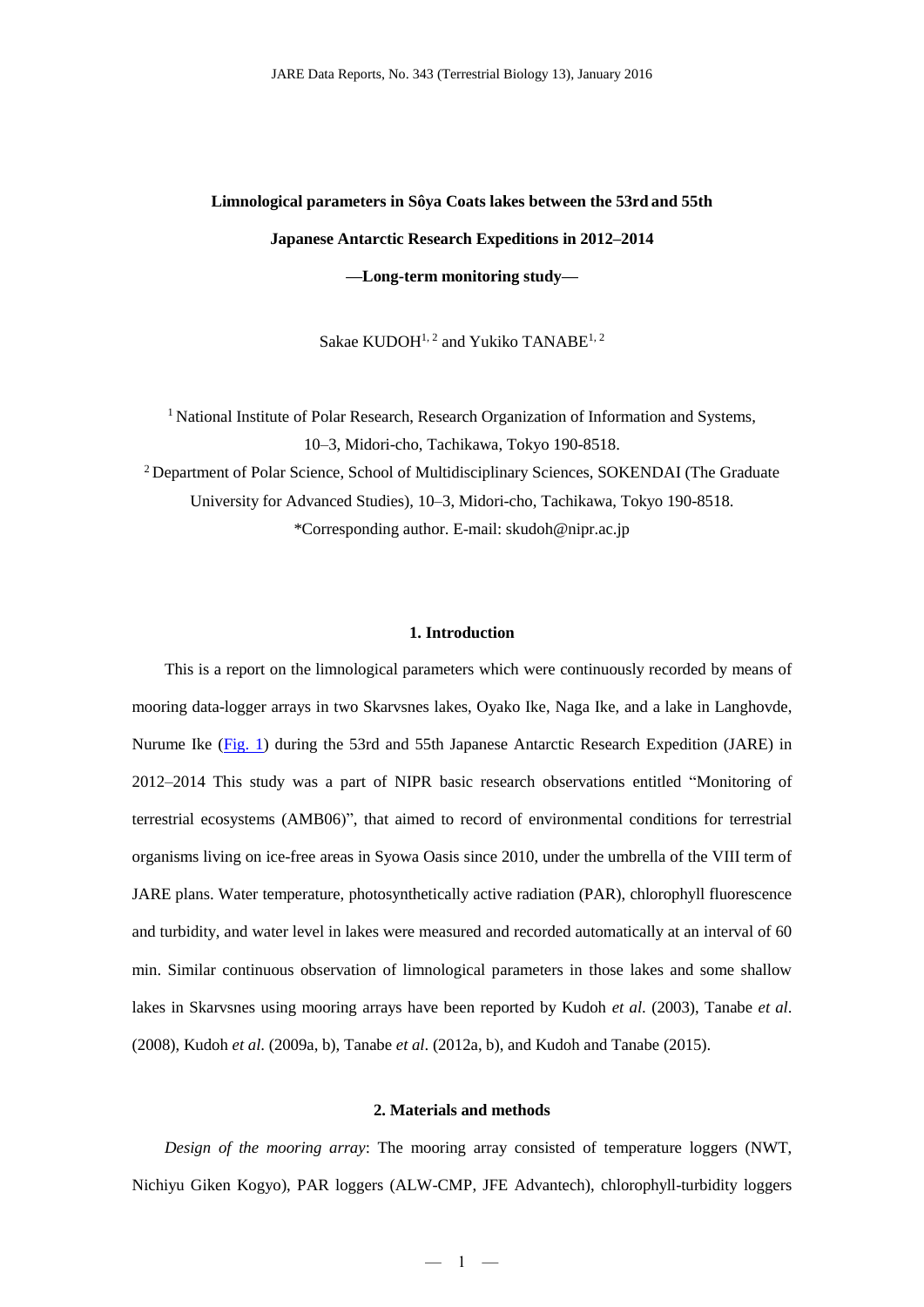(ACLW-CMP, JFE Advantech), and a water level logger (Hobo U-20, Onset). These were attached at given depths of a rope which was connected to a plastic float and a steel sinker on both sides, as shown in [Fig. 2.](http://polaris.nipr.ac.jp/~parc/pub/v004/nipr_parc_362_0014.docx) The array was moored at the lake center where the nearly-maximum depth was detected. Depths at the mooring sites were ca. 7 m, 10 m, and 16 m in Oyako Ike, Naga Ike, and Nurume Ike, respectively. The positions measured by a portable GPS (GPSMAP 60 CS, Garmin) were 69º28.514′S, 39º36.154′E, 69º29.240′S, 39º35.850′E, and 69º23.391′S, 39º39.544′E, in Oyako Ike, Naga Ike, and Nurume Ike, respectively.

*Setting of the data loggers:* Triplicate temperature data were recorded every 60 minutes from 10:00 (local time) on 17 January 2012 to 10:00 on 11 January 2014 in Oyako Ike, from 15:00 on 4 February 2012 to 11:00 on 16 January 2014 in Naga Ike, and from 12:00 on 25 January 2012 to 11:00 on 19 January 2014 in Nurume Ike. 10 times-repeats of PAR data, and chlorophyll & turbidity data were recorded at 60 minutes intervals during the same periods of the temperature loggers in the three lakes. And a water level data were recorded at 60 minutes intervals during the same periods in Oyako Ike, too. All loggers were pre- and post-calibrated by the manufacturers, who found no significant drifts in the measurements over the course of the study. Units of recorded data were ºC and  $\mu$ nol/m<sup>2</sup>/s for temperature and PAR, respectively. Fluorescence from chlorophyll *a* was recorded as relative intensity against fluorescein sodium (Uranine) concentration, and turbidity was recorded as Formazin Nephelometric Units (FTU). The unit of water level was meter, which was calibrated using the record of a same sensor on lake shore.

## **3. Data**

Triplicate temperature data measured at 3 different depths in Oyako Ike with 60 minutes intervals were averaged, summarized and converted to a CSV file [\(Oyako\\_WT\\_3depths\\_53-55.csv\)](http://polaris.nipr.ac.jp/~parc/pub/v001/nipr_parc_362_0007.csv). Water level data with 1 hour intervals in Oyako Ike were converted to a CSV file [\(Oyako\\_WL\\_53-55.csv\)](http://polaris.nipr.ac.jp/~parc/pub/v001/nipr_parc_362_0008.csv), and 10 times repeated PAR at 1.75 m and 6.0 m depths, chlorophyll *a* and turbidity data at 1.5 m depth in Oyako Ike were averaged every 1 hour interval, and summarized in a CSV file [\(Oyako\\_PAR\\_CHL\\_TURB\\_53-55.csv\)](http://polaris.nipr.ac.jp/~parc/pub/v001/nipr_parc_362_0009.csv), too. Data recorded from mid-July to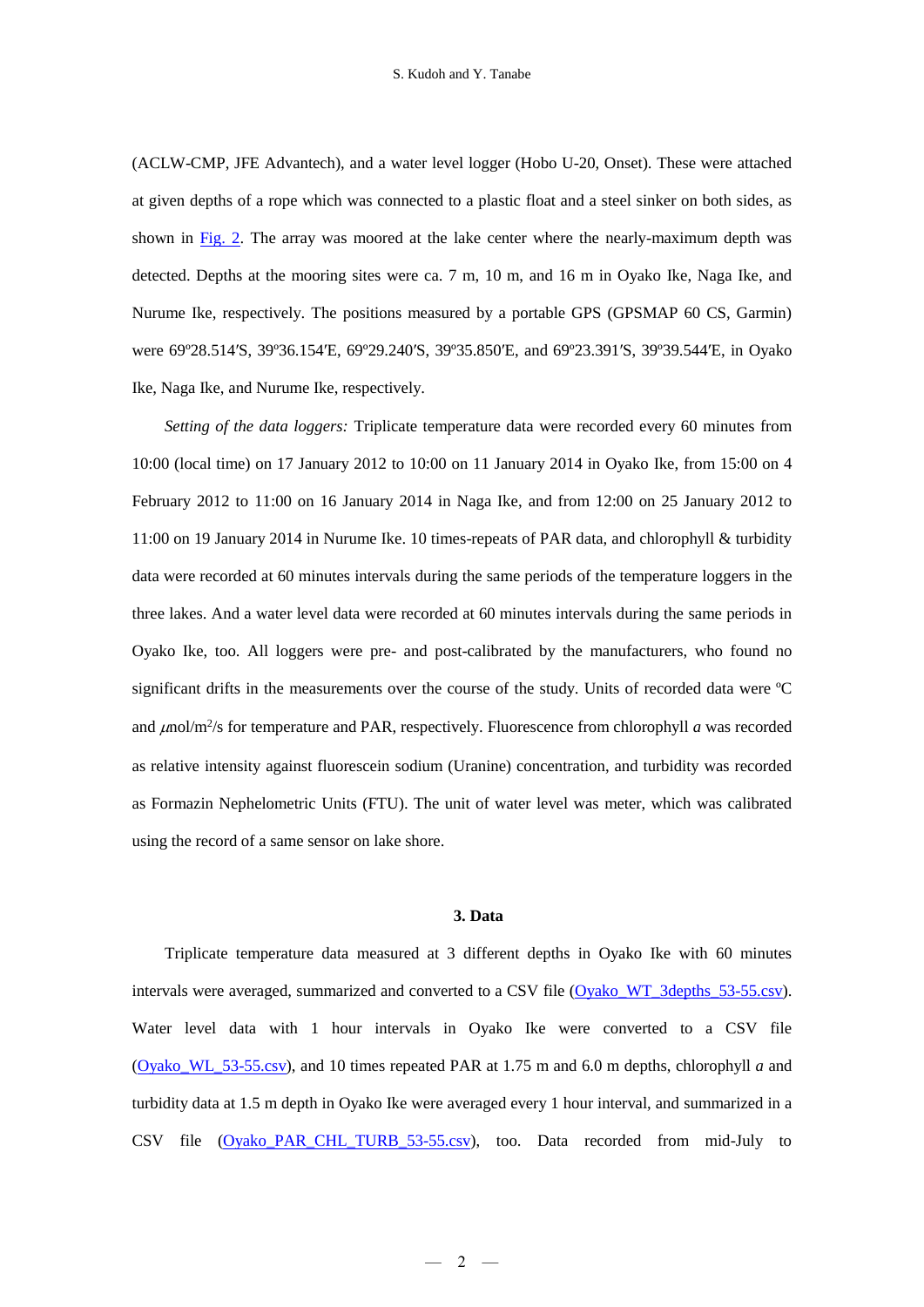mid-November by the chlorophyll-turbidity logger had large noise due to reflection by ice crystal formation around the optical sensors, then, we removed these data in this report.

Triplicate temperature data measured at 4 different depths in Naga Ike with 60 minutes intervals were averaged, summarized and converted to a CSV file [\(Naga\\_WT\\_4depths\\_53-55.csv\)](http://polaris.nipr.ac.jp/~parc/pub/v002/nipr_parc_362_0010.csv). 10 times repeated PAR at 2.5 m and 7.9 m depths, chlorophyll *a* and turbidity data at 3.3 m depth in Naga Ike were averaged every 1 hour interval, and summarized in a CSV file [\(Naga\\_PAR\\_CHL\\_TURB\\_53-55.csv\)](http://polaris.nipr.ac.jp/~parc/pub/v002/nipr_parc_362_0011.csv).

Triplicate temperature data measured at 4 different depths in Nurume Ike with 60 minutes intervals were averaged, summarized and converted to a CSV file (Nurume WT 4depths  $53-55.csv$ ). 10 times repeated PAR at 3.0 m depth, chlorophyll *a* and turbidity data at 3.5 m depth in Nurume Ike were averaged every 1 hour interval, and summarized in a CSV file [\(Nurume\\_PAR\\_CHL\\_TURB\\_53-55.csv\)](http://polaris.nipr.ac.jp/~parc/pub/v003/nipr_parc_362_0013.csv).

List of data files are as follows;

1. Data from Oyako Ike mooring array

[Oyako\\_WT\\_3depths\\_53-55.csv](http://polaris.nipr.ac.jp/~parc/pub/v001/nipr_parc_362_0007.csv) [Oyako\\_WL\\_53-55.csv](http://polaris.nipr.ac.jp/~parc/pub/v001/nipr_parc_362_0008.csv) [Oyako\\_PAR\\_CHL\\_TURB\\_53-55.csv](http://polaris.nipr.ac.jp/~parc/pub/v001/nipr_parc_362_0009.csv)

2. Data from Naga Ike mooring array

[Naga\\_WT\\_4depths\\_53-55.csv](http://polaris.nipr.ac.jp/~parc/pub/v002/nipr_parc_362_0010.csv)

[Naga\\_PAR\\_CHL\\_TURB\\_53-55.csv](http://polaris.nipr.ac.jp/~parc/pub/v002/nipr_parc_362_0011.csv)

3. Data from Nurume Ike mooring array

Nurume WT 4depths 53-55.csv

[Nurume\\_PAR\\_CHL\\_TURB\\_53-55.csv](http://polaris.nipr.ac.jp/~parc/pub/v003/nipr_parc_362_0013.csv)

## **4. Members who carried out the field study**

Installation of the mooring arrays was carried out by Yukiko Tanabe, Makoto Hori and Hideo Akiyoshi (the 53rd JARE members). And the retrievals and data acquisitions were carried through

 $-3 -$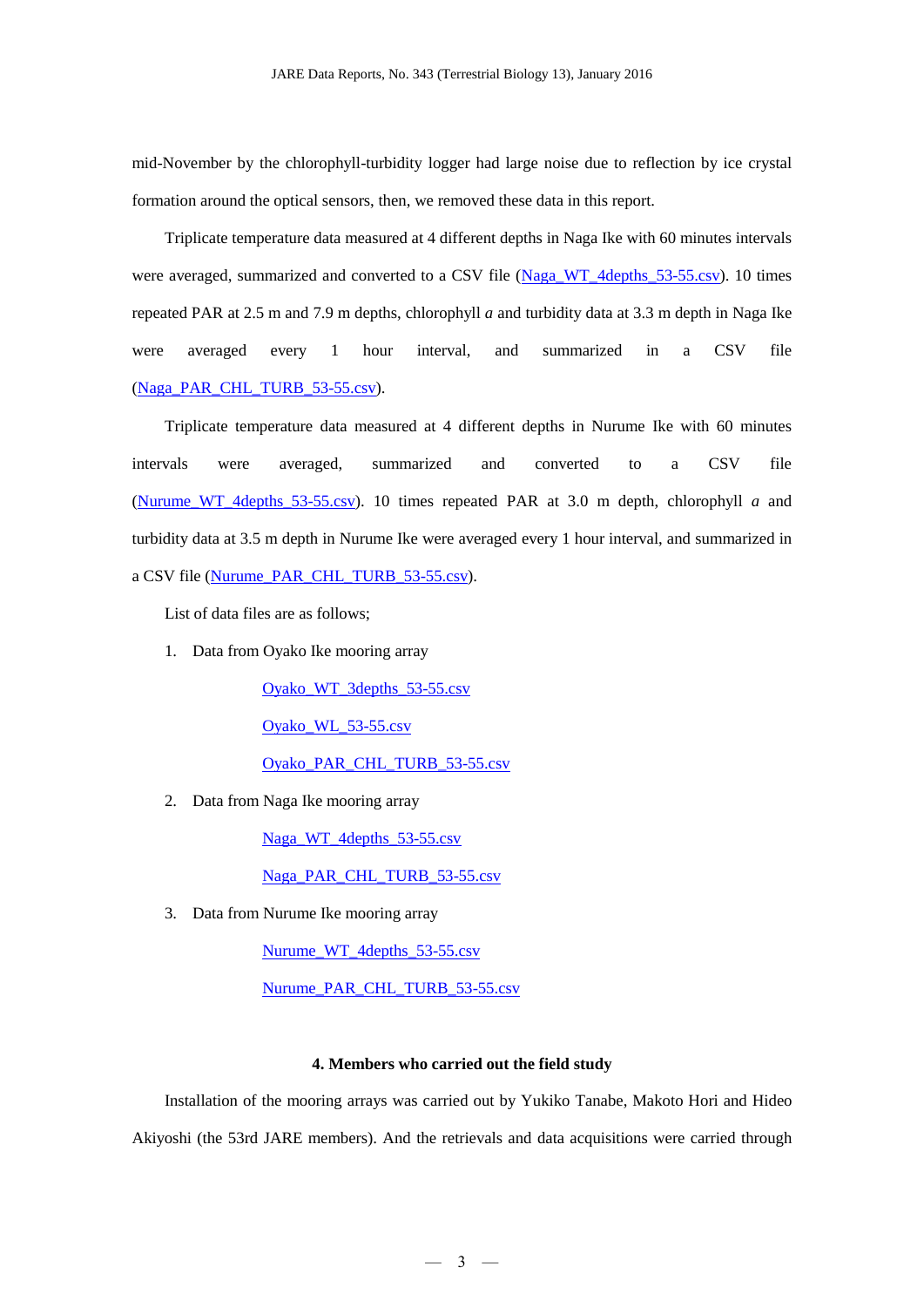by Sakae Kudoh, Kunio T. Takahashi, Tomoko Ishihara, and Yousuke Kokubo (the 54th and 55th JARE members).

## **5. Data policy**

Before using the data for publication or presentation in any media, please request permission in writing. Inquiries should be addressed to:

#### Sakae KUDOH or Yukiko TANABE

Inter-university Research Institute Corporation Research Organization of Information and Systems, National Institute of Polar Research, 10–3, Midori-cho, Tachikawa-shi, Tokyo 190-8518, Japan Telephone +81-42-512-0739 / Facsimile +81-42-528-3492

E-mail: skudoh@nipr.ac.jp or ukko@nipr.ac.jp

#### **Acknowledgements**

We thank all the members of JARE-53, JARE-54 and JARE-55 for their great supports and helps. We also wish to thank the officers and crews of the icebreaker *Shirase*.

### **References**

- Kudoh, S. and Tanabe, Y. (2015): Limnological parameters in Skarvsnes lakes between the 51st and 52nd Japanese Antarctic Research Expeditions in 2010–2011—Long-term monitoring study—. JARE data reports, **335**, (Terrestrial biology **10**), 6 p.
- Kudoh, S., Watanabe, K. and Imura, S. (2003): Ecological studies of aquatic moss pillars in Antarctic lakes 2. Temperature and light environment at the moss habitat. Polar Biosci. **16**, 23–32.
- Kudoh, S., Kasamatsu, N., Hoshino, T., Han, D.-H., Tanabe, Y. and Kanda, H. (2009a): Limnological parameters in Skarvsnes lakes between the 47th and 48th Japanese Antarctic Research Expedition in 2006–2007 —Long-term monitoring study—. JARE data reports, **309**, (Terrestrial biology **4**), 47 p.

Kudoh, S., Tanabe, Y. and Kanda, H. (2009b): Limnological parameters in Skarvsnes lakes during

 $-4$   $-$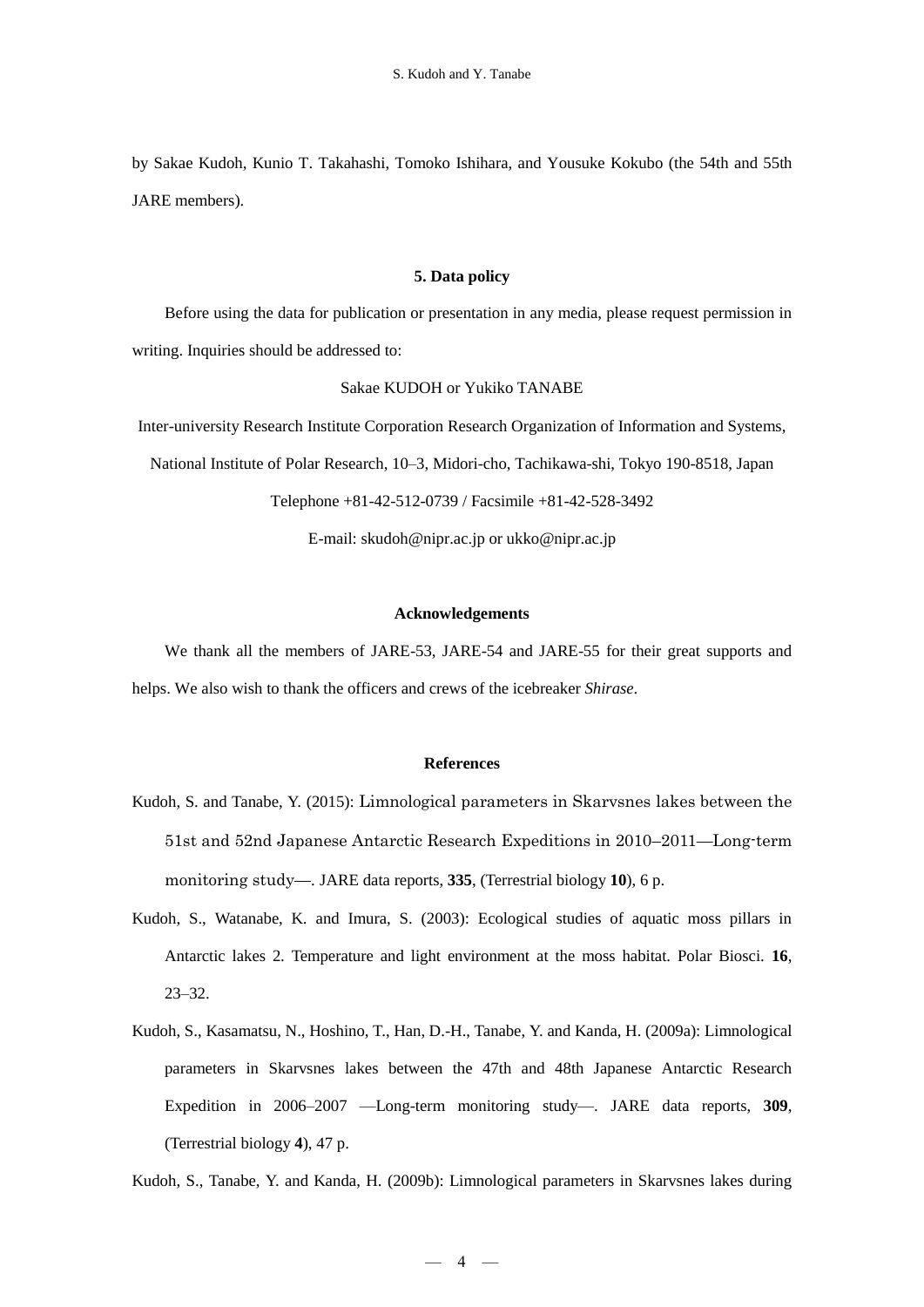the 48th and 49th Japanese Antarctic Research Expeditions in 2007–2008 —Long-term monitoring study—. JARE data reports, **310**, (Terrestrial biology **5**), 78 p.

- Tanabe, Y., Kudoh, S., Imura, S. and Fukuchi, M. (2008): Phytoplankton blooms under dim and cold conditions in freshwater lakes of East Antarctica. Polar Biol., **31**, 199–208.
- Tanabe, Y., Uchida, M., Osono, T. and Kudoh, S. (2012a): Limnological parameters in Skarvsnes lakes between the 49th and 50th Japanese Antarctic Research Expedition in 2008–2009 —Long-term monitoring study—. JARE data reports, **322**, (Terrestrial biology **6**), 49 p.
- Tanabe, Y., Uchida, M., Osono, T. and Kudoh, S. (2012b): Limnological parameters in Skarvsnes lakes between the 50th and 51st Japanese Antarctic Research Expedition in 2009–2010 —Long-term monitoring study—. JARE data reports, **323**, (Terrestrial biology **7**), 53 p.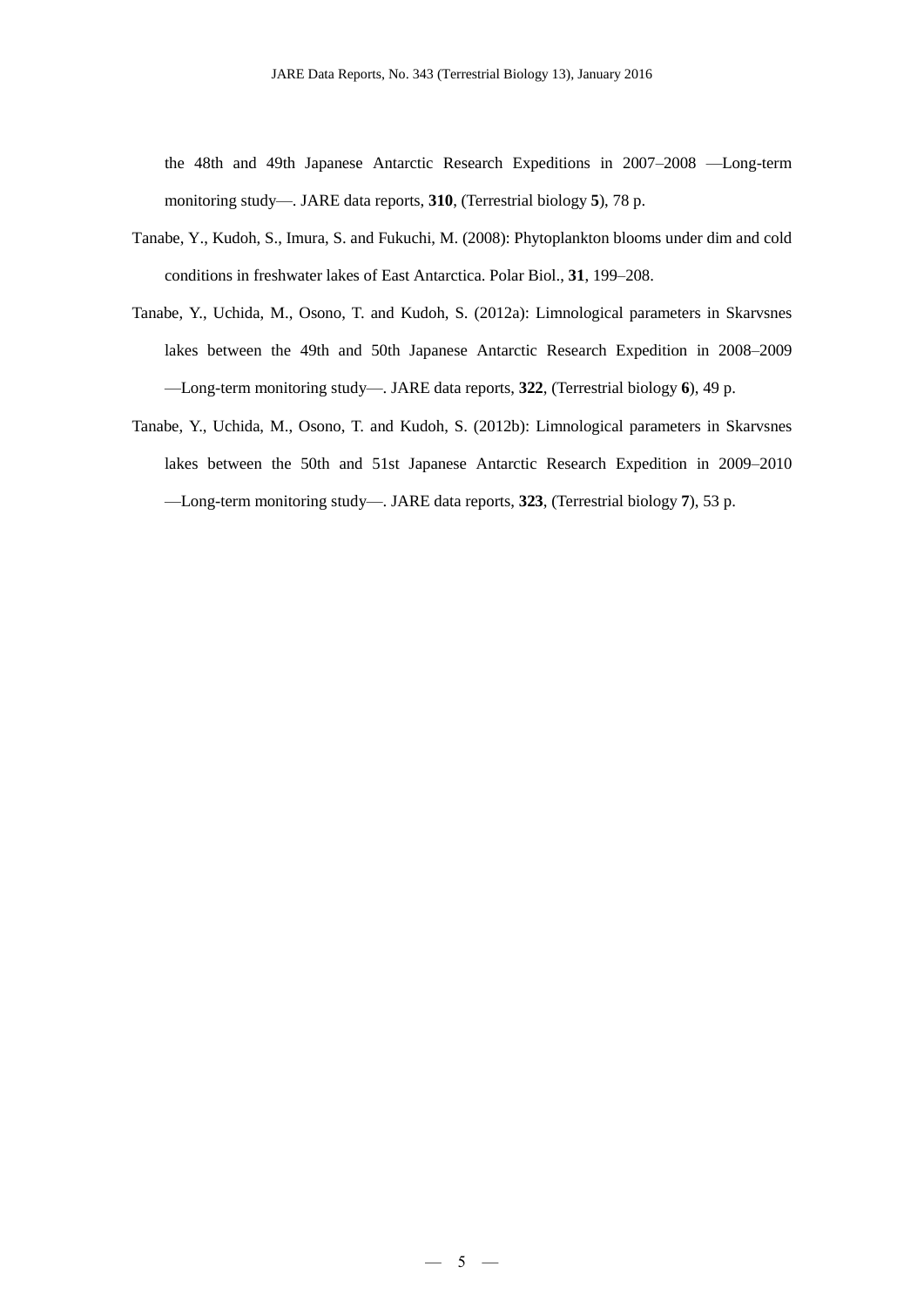

Fig. 1. Maps of ice-free areas in Sôya Coast (left) and studied lakes in Langhovde (right-upper), and Skarvsnes (right-lower).